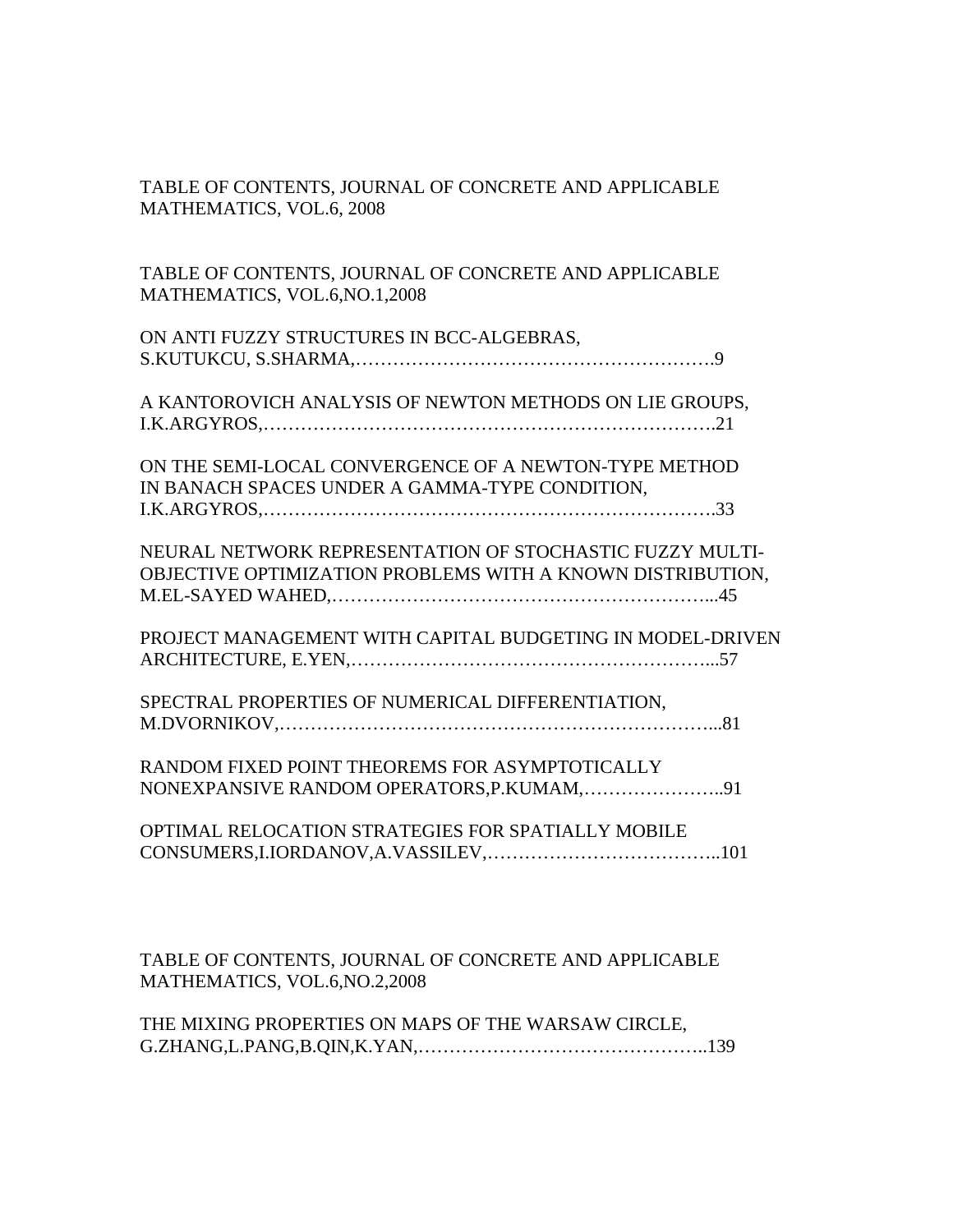| ON THE GENERALIZED TEST LIKELIHOOD RATIO FOR MULTIVARIATE<br>NORMAL DISTRIBUTION APPLIED TO CLASSIFICATION, I.IATAN, 145 |
|--------------------------------------------------------------------------------------------------------------------------|
| A COMMON FIXED POINT THEOREM THROUGH COMMUTATIVITY,                                                                      |
| A NEW APPROACH TO Q-EULER NUMBERS AND POLYNOMIALS,                                                                       |
| Q-ANALOGUE OF THE P-ADIC TWISTED L-FUNCTION, L-C.JANG, V.KURT,                                                           |
| <b>GEOMETRIC AND APPROXIMATION PROPERTIES OF SOME COMPLEX</b><br>SIKKEMA AND SPLINE OPERATORS IN THE UNIT DISK,          |
| ON BEST APPROXIMATION IN INTUITIONISTIC FUZZY METRIC SPACES,                                                             |
| VOLTERRA TYPE OPERATORS FROM ZYGMUND SPACE INTO BLOCH                                                                    |
| LOCALIZING ENTROPIES VIA AN OPEN COVER, K. YAN, F. ZENG,                                                                 |
|                                                                                                                          |

TABLE OF CONTENTS, JOURNAL OF CONCRETE AND APPLICABLE MATHEMATICS, VOL.6,NO.3,2008

STABILITY OF LYNESS' EQUATION WITH PERIOD-TWO COEFFICIENT VIA KAM THEORY,M.R.S.KULENOVIC,Z.NURKANOVIC,………………229

| INTUITIONISTIC FUZZY BCC-SUBALGEBRAS OF BCC-ALGEBRAS, |  |
|-------------------------------------------------------|--|
|                                                       |  |

A COMMON FIXED POINT THEOREM FOR CONTRACTIVE MAPPINGS, S.KUTUKCU,S.SHARMA,……………………………………………………..259

CONVERGENCES IN ALGEBRAIC NUANCED STRUCTURES,L.CIUNGU,267